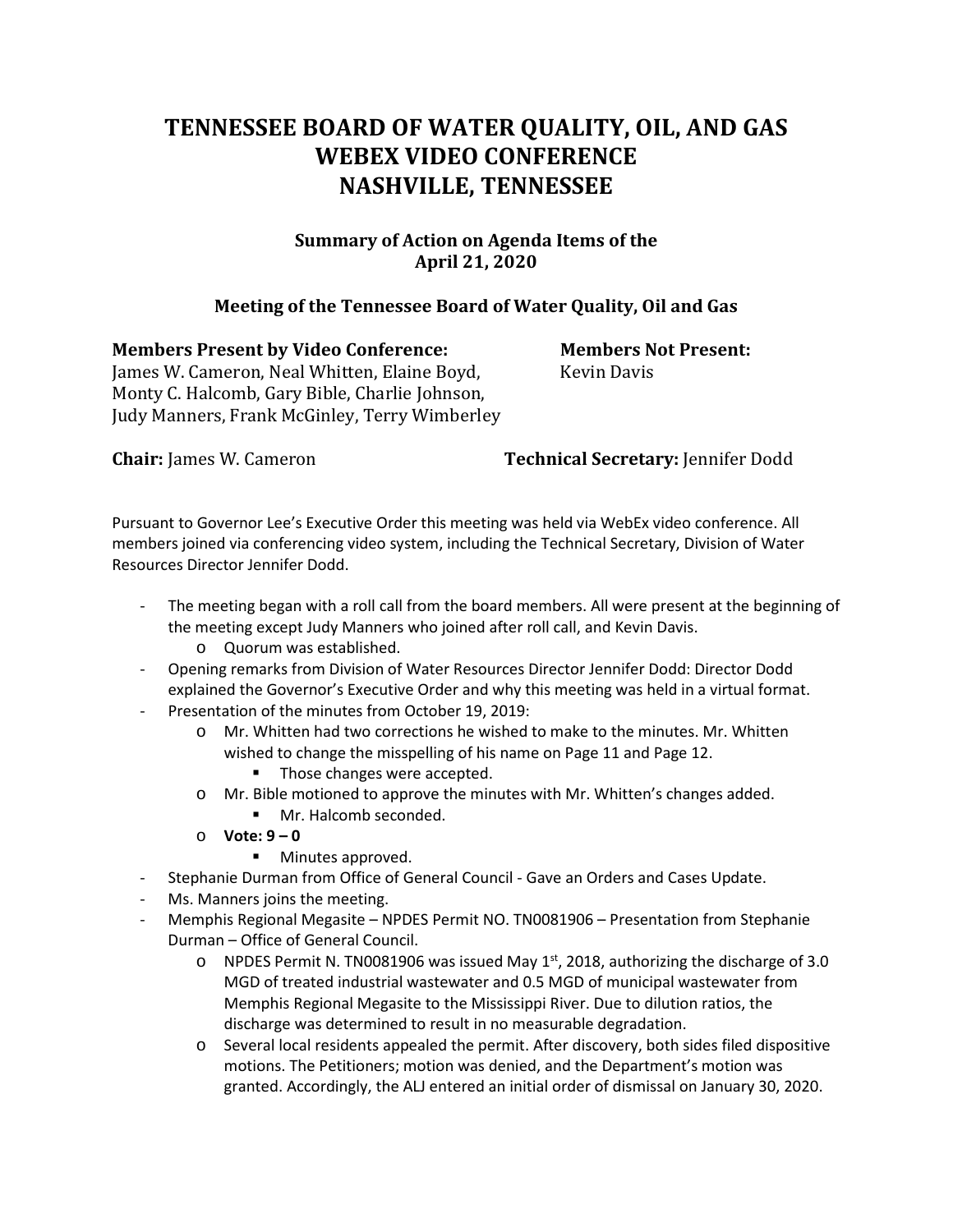The Petitioners did not appeal to this Board. This is the first Board meeting since the time the initial order was entered.

- o Tenn. Code Ann. § 69-3-110(a) provides, in relevant part:
	- The administrative judge's initial order, together with any earlier orders issued by the administrative judge, shall become final unless appealed to the board by the commissioner or other party within thirty (30) days of entry of the initial order or, unless the board passes a motion to review the initial order pursuant to § 4-5-315, within the longer of thirty (30) days or seven (7) days after the first board meeting to occur after entry of the initial order.
- o Mr. Johnson motioned for the Board not to review the initial order for Memphis Regional Megasite.
	- Mr. Halcomb seconded.
- o **Vote: 10 – 0** 
	- **Unanimous vote to not review the initial order.**
- Horace Tipton and Blair Beaty from Office of General Council gave a legislative update to the Board.
	- o They discussed Department legislation for 2020: HB2222/SB2153, HB2223/SB2154, HB2224/SB2155, HB2225/SB2156.
	- o They also discussed Legislation of Interest including: Public Chapter 589, HB2206/SB2224, HB2892/SB2119, HB2813/SB2119, HB2464/SB2422, HB2017/SB2024, HB1952/SB2322, HB1953/SB2769.
- Public Comment period:
	- o Brian Paddock asked to submit public comment.
		- Mr. Paddock stated that WebEx is an unsatisfactory software chosen and is not ideal. TDEC should consider having meetings in a larger room where people can sit apart from each other. Mr. Paddock stated he had trouble joining the meeting.
		- Mr. Paddock also inquired if the Board voted to take up the initial order.
			- The Chairman told him that the Board voted not to take up the order.
		- **Mr. Paddock thanked the Chairman for the confirmation.**
- Board members were asked if any Old Business needed to be brought to the Board's attention.
	- o Hearing none, the Chairman entertained a motion to adjourn.
- Mr. Johnson motioned to end the meeting.
	- o Mr. McGinley seconded.
- Meeting adjourned.